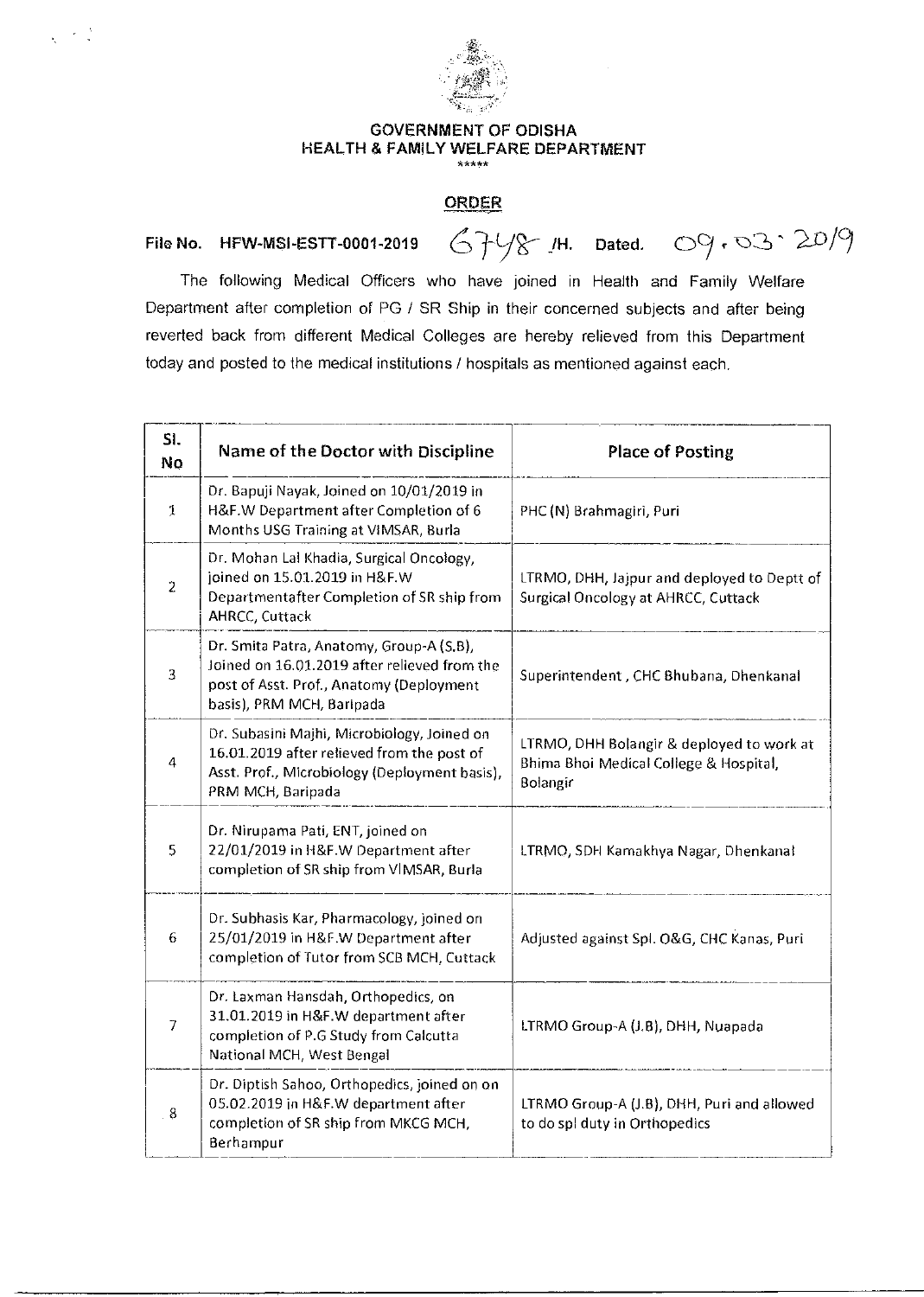| 9  | Dr. Soubhagya Kumar Dash, Anaestehsiology,<br>joined on 05/02/2019 in H&F.W Department<br>after completion of SR ship from MKCG<br>MCH, Berhampur | LTRMO, Group-A (S,B), DHH, Nabarangapur<br>and allowed to do spl duty in Anaesthesia              |
|----|---------------------------------------------------------------------------------------------------------------------------------------------------|---------------------------------------------------------------------------------------------------|
| 10 | Dr. Bijayalakshmi Nanda, Biochemistry,<br>joined on 05.02.2019 in H&F.W department<br>after completion of Tutor ship from MKCG<br>MCH Berhampur   | LTRMO, City Hospital Berhampur and<br>deployed to SCB Medical College                             |
| 11 | Dr. Rajat Manjari Pradhan, O&G, Joined on<br>06.02.2019 after completion of SR ship from<br>SCB MC, Cuttack                                       | Adjusted against Spl. Paed., CHC Rebana<br>Nuagaon, Puri & allowed to perform Spl. Duty<br>in O&G |
| 12 | Dr. Sandhyarani Pati, Medicine, Joined on<br>06.02.2019 after completion of SR ship from<br>MKCG MC, Berhampur                                    | Spl. Medicine, CHC Nischintakoili, Cuttack                                                        |
| 13 | Dr. Sujata Satapathy, Group-A (S.B), Anaes.                                                                                                       | Sr. Specialist Anaesthesia, DHH Sambalpur                                                         |
| 14 | Dr. Preet Priyadarshini, Microbiology, joined<br>on 10.02.2019 after completion of Tutorship<br>from MKCG MC, Berhampur                           | LTRMO, SDH Kamakhya Nagar, Dhenkanal                                                              |
| 15 | Dr. Gopal Krushna Sahu, T.B & C.D, Group-A<br>(S.B), Joined on 08.02.2019 after completion<br>of SR ship from MKCG MCH, Berhampur                 | Sr. Spl. (T.B & C.D), DHH Jeypur, Koraput                                                         |
| 16 | Dr. Dhruba Jyoti Tiu, General Surgery, joined<br>on 08.02.2019 after completion of SR ship<br>from MKCG MC, Berhampur                             | LTRMO, SDH Rairangapur, Mayurbhanja &<br>allowed to perform Spl. Duty in Surgery                  |
| 17 | Dr. Suchismita Bhuyan, Cardiology, joined on<br>13.02.2019 after completion of DM from SCB<br>MC, Cuttack                                         | LTRMO, RGH, Rkl & allowed to perform Spl.<br>Duty in Cardiology                                   |
| 18 | Dr. Priyanka Das, T.B & C.D, Group-A (S.B),<br>joined on 12.02.2019 after completion of SR<br>ship from MKCG MC, Berhampur                        | Sr. M.O, DHH Sundargarh & allowed to<br>perform Spl. Duty in T.B & C.D                            |
| 19 | Dr. Saroj Ranjan Mohanty, Pathology, joined<br>on 06,01.2019 after completion of SR ship<br>from MKCG MC, Berhampur                               | LTRMO, DHH, Bolangir & deployed to work at<br>Bhima Bhoi Medical College & Hospital,<br>Bolangir  |
| 20 | Dr. Satyanarayan Behera, Surgery, Joined on<br>16.02.2019 after relieve from PRM MCH,<br>Baripada                                                 | Spl. Surgery, CHC Kanasa, Puri                                                                    |
| 21 | Dr. Itishree Prusty, Pharmacology, joined on<br>16.02.2019 after relieve from PRM MCH,<br>baripada                                                | LTRMO, SDH Talcher, Anugul                                                                        |
| 22 | Dr. Nilamadhaba Panda, Paed., joined on<br>18.02.2019 after completion of SR ship from<br>MKCG MC, Berhampur                                      | LTRMO, DHH Rayagada & allowed to perform<br>secialist duty in Paed.                               |
| 23 | Dr. Ch. Satya Ranjan Samal, Anaesthesiology,<br>joined on 18.02,2019 after relieve from PRM<br>MCH, abripada                                      | LTRMO, Group-A (J.B), DHH Dhenkanal &<br>allowed to perform Spl. Duty in Anaes.                   |
| 24 | Dr. Om Avishek Das, O&G                                                                                                                           | LTRMO, SDH, Talcher and allowed to work as<br>Spl. O&G                                            |

 $\mathcal{L}^{\text{max}}_{\text{max}}$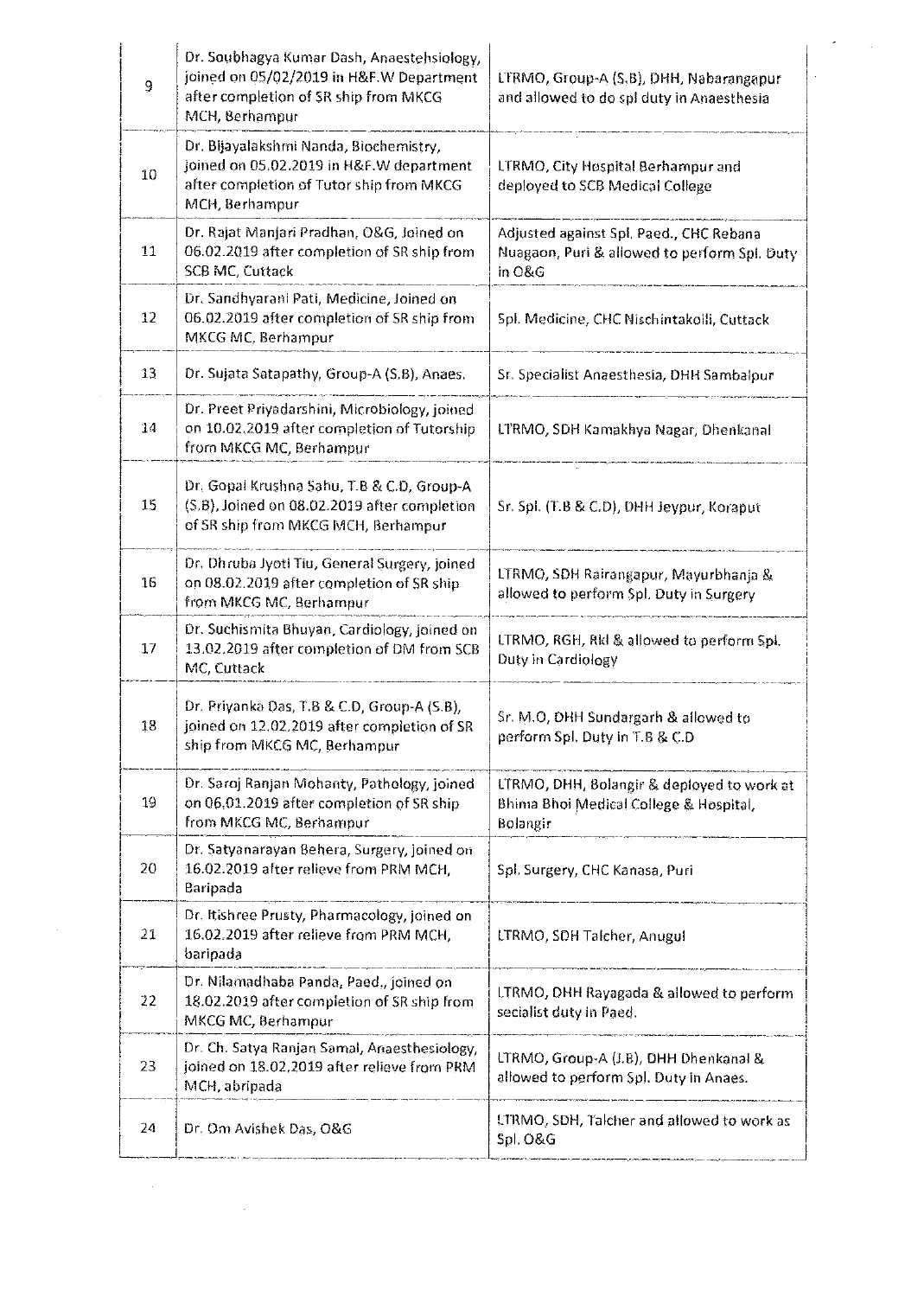| 25 | Dr. Kedarnath Nayak, Surgery, Group-A (J.B)                                                                                                                          | Adjusted agianst Sr. Spl. (Surgery), Capital<br>Hospital, Bhubaneswar                                              |
|----|----------------------------------------------------------------------------------------------------------------------------------------------------------------------|--------------------------------------------------------------------------------------------------------------------|
| 26 | Dr. Aparajita Mohapatra, Pharmacology<br>(SR), posted to CHc Govindapur, Sambalpur<br>vide G.O No. 2161 Dt. 22.01.19                                                 | Adjusted aginst Spl. O&G, CHC Raghunathpur,<br>Jagatsinghpur                                                       |
| 27 | Dr. Satyajit Jena, O&G                                                                                                                                               | Spl. O&G, CHC Dunguripali, Sonepur                                                                                 |
| 28 | Dr. Chitta Ranjan Barik, Psychiatry                                                                                                                                  | Adjusted against the post of Sr. Specialist,<br>psychiatry in De-adiction Centre, Capital<br>Hospital, Bhubaneswar |
| 29 | Dr. Prasanta Ku. Samal, SDH Jeypore,<br>Koraput                                                                                                                      | Adjusted against Spl. Medicine, CHC Kundra,<br>Koraput                                                             |
| 30 | Dr. Deepak Kumar Dash, Endocrinology,<br>Posted as LTRMO, City Hospital, Berhampur<br>vide G.O No: 2161, dt. 22.01.2019 &<br>deployed to work at MKCG MCH, Berhampur | LTRMO, DHH Baripada & deployed to work at<br>PRM MCH, Baripada                                                     |
| 31 | Dr. Anil Kumar Sahoo, Dental Surgeon                                                                                                                                 | CHC Bomkai, Ganjam                                                                                                 |
| 32 | Dr. Rabinarayan Guru, Surgery, joined on<br>22.02.2019 after completion of SR ship                                                                                   | Sperintendent, CHC Govindpur, Sambalpur                                                                            |
| 33 | Dr. Chhatray Marandi, Medicine, joined on<br>21.02.2019 after completion of SR ship from<br>VIMAR, Burla                                                             | Sr. MO, DHH, Khurdha and allowed to work as<br>Specialist in general medicine                                      |
| 34 | Dr. Sunita Rani Senapati, Pathology, joined<br>on 22.02.2019 after relieve from SLN MCH,<br>Koraput                                                                  | LTRMO, Group-A (J.B), DHH Gajapati &<br>allowed to perform Spl. Duty in Pathology                                  |
| 35 | Dr. Pradip Ku. Bhue, SPM, joined on<br>25.02.2019 after completion of SR ship from<br>VIMAR, Burla                                                                   | Adjsuted against Spl. O&G, CHC Khandapada,<br>Nayagarh                                                             |
| 36 | Dr. Deepak Kumar Dash, Neurosurgery,<br>Posted as LTRMO, City Hospital, Berhampur<br>vide G.O No: 2161, dt. 22.01.2019 &<br>deployed to work at MKCG MCH, Berhampur  | LTRMO, DHH Jajpur & Deployed to work at<br>Department of Neurosurgery, SCB MCH,<br>Cuttack                         |
| 37 | Dr. Guru Charan Sahu, ENT, joined on<br>04.02.2019 in the Departement.                                                                                               | LTRMO, SDH, Anandapur, Keonjhar                                                                                    |
| 38 | Dr. Deepak Ranjan Nayak, Surgery, joined in<br>the Department on 23.02.2019 after relieve<br>from PRM MCH, Baripada                                                  | Capital Hospital, Bhubaneswar                                                                                      |
| 39 | Dr. Pinaki Mohanty, general Surgery, joined<br>in the Department on 15.02.2019 after<br>relieve from PRM MCH, Baripada                                               | Capital Hospital, Bhubaneswar                                                                                      |
| 40 | Dr. Manoj Bhuyan, Community Medicine,<br>joined in the Department on 04.03.2019<br>after completion of Tutorship from MKCG<br><b>MCH</b>                             | MO, PHC (N) Orti, Cuttack                                                                                          |

 $\hat{\boldsymbol{\beta}}$ 

 $\frac{1}{2}$ 

 $\mathcal{L}_{\mathcal{A}}$ 

By order of the Governor  $\sqrt{\frac{1}{1-\lambda}}$ ry i a <sup>o</sup>1 *<sup>1</sup>* Commissioner-cum-Sedretary to Government